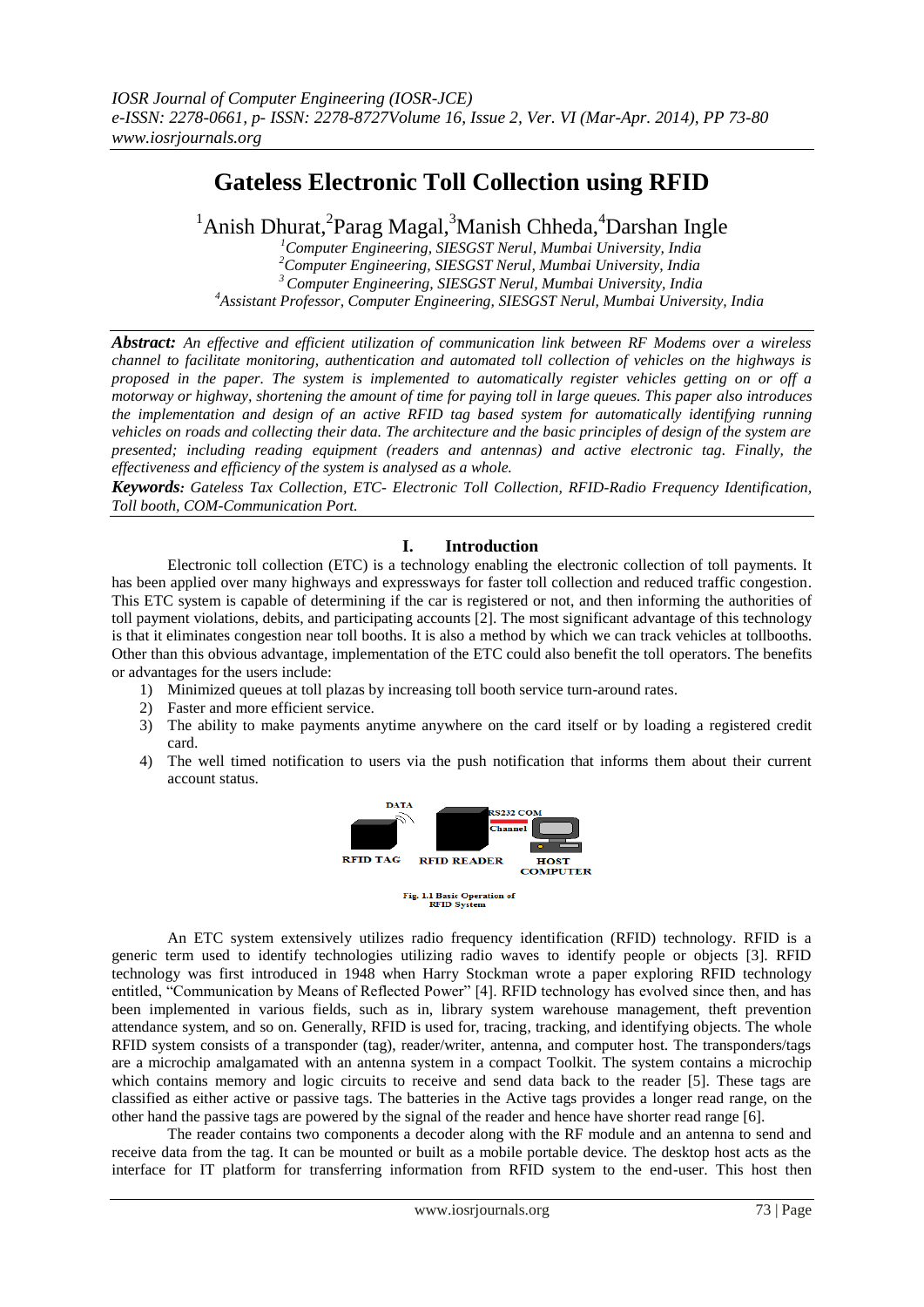transforms the information received from the RFID tag into usable resource for the end-user as shown in Fig 1.1.

## **II. Related Work**

In the literature review of the existing RFID based toll collection system we find the method of collection is not entirely gateless. The ETC system in use across National highways of Ahmadabad, Chennai, and Gurgaon-Jaipur-Beawar has barriers to inspect each vehicle while the tag is being scanned. The ETC system currently in used in India do not provide and external module that acknowledges the toll transaction to the vehicle owner. The system simply scans the vehicle tag and proceeds provided the vehicle is not under any sort of defaulter category.

The ETC system used in Canada is known as the Canada 407 Express toll route (ETR). It is one of the most sophisticated toll roads in the world [7].In Canada, the ETC system has deployed close barrier at each end of the stretch. The system also is well equipped with optical cameras which record the license plate of the vehicle. The camera specific to this type is called Optical Character Recognition (OCR).

The OCRs are useful in capturing images and recognizing the license plates of the vehicle without transponders (tags). Laser beams are placed at the top the solid infrastructure which detect the vehicle type. In all the projects developed so far, it is not cost effective and the expense of the built infrastructure is recovered from the motorists by increasing the toll bill.



Fig 2.1 Canada 407 Express Toll route

The electronic toll collection (ETC) system operating by radio frequency identification (RFID) equipment supplied by Mitsubishi Heavy Industries, Ltd. (MHI) began commercial operation on an expressway in India"s Gujarat state [12]. The country's first interoperable RIFD-based electronic toll system was today rolled out on the Ahmadabad-Mumbai National Highway and the system would allow vehicles fitted with electronic tags to sail through six toll plazas [13]. The ETC system is managed by 3 road developers namely-Larsen and Toubro (L&T), IRB Infrastructures and National Highway Authority of India (NHAI).The Toll collection project is equipped with RF Scanners that detect the passive tags operating at frequency of 850MHz-950 MHz at a distance up to 90 feet with a response time of 10 milliseconds. Although the system is cost efficient (with tags available at Rs 150), but it is not a gateless tax system hence the motorist have to wait for the receipt. Also no external module can acknowledge the motorist about the successful transaction and pending balance via cellular mode (push notification).



Fig 2.2 Working of Toll Collection at Gujarat Expressway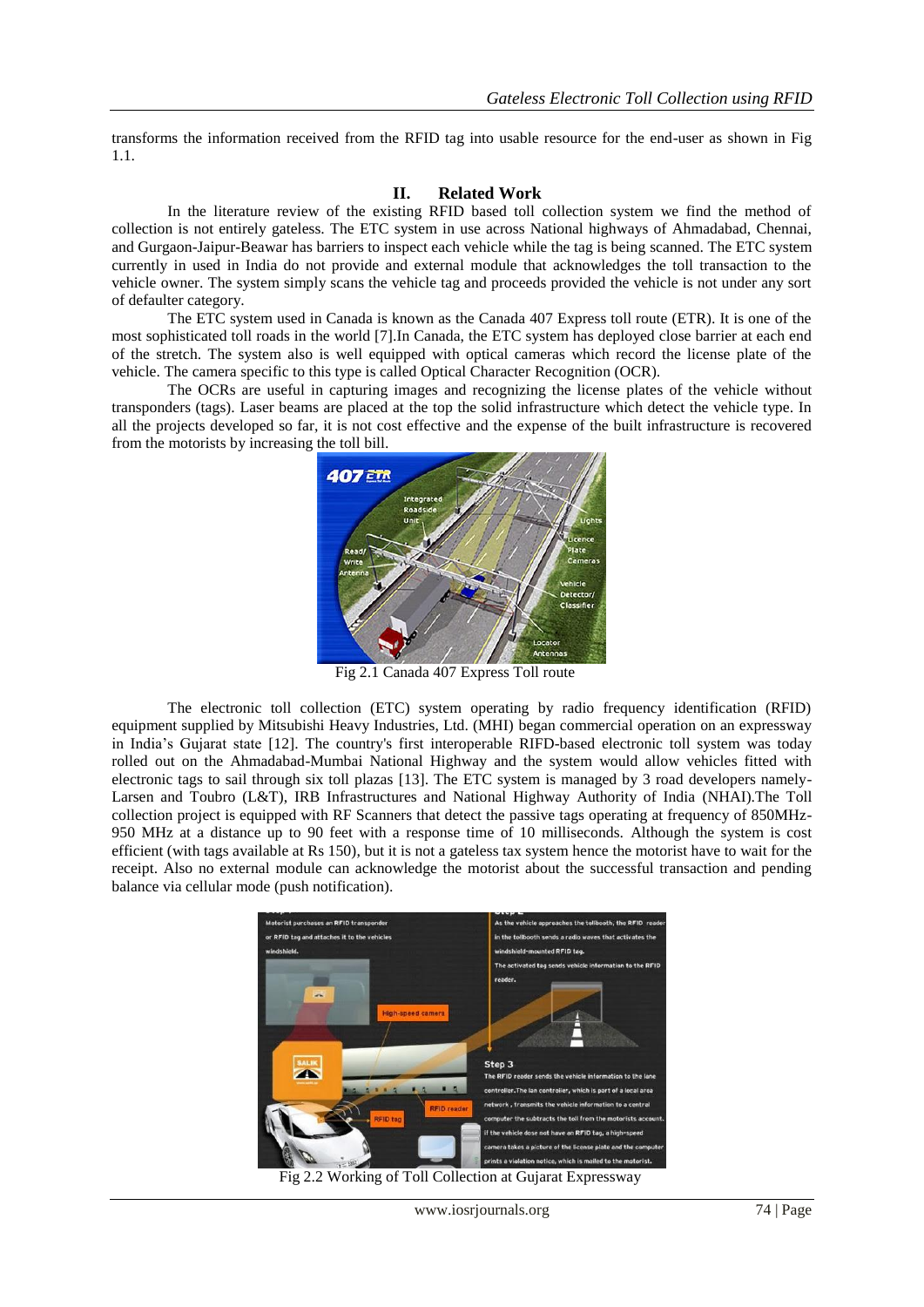The ETC system in use in Poland has been proposed by the Motor Transport Institute and the University of Technology, Warsaw. The system has been named as Automatic Toll collection System (NATCS) and consists of National automatic Toll Collection Centre. The NATCS uses a combination of GSM with satellite based Global Positioning System (GPS). The GPS system tracks the distance covered by the vehicle and calculates the fees and rates which then transmits this information to NATCS centre. The NATCS is highly equipped with sensors and camera that capture and recognise license plates. Though the system is well equipped the cost of equipping the car with a transponder as well as a GPS seeks a upward spiral. Hence this expense is recovered from motorists.



Fig 2.3 Toll Collection Centre at Poland

## **III. Proposed System**

Every mobile vehicle will be attached with a RF tag which contains a unique ID. The tag will keep giving out RF signals. When vehicle reaches the entrance of the toll booth the RFID receiver will detect these signals. The signals are then passed over to the controlling device (i.e. Desktop/Laptop). The reader will receive the signal then the data will be sent over to the COM port of the connected device via the USB cable. Now, with the help of COM port the data is transferred to the mobile device or a laptop. The front-end software developed will display the details of the vehicle owner's account on the screen. Information such as date, time, total balance and license number will be stored in the database. A detailed screen will be prepared from the information retrieved from the database that gives a complete description of the owner"s account. By the end of the month the system will give the bill and the total amount pending of the user for the current month will also be printed. This regular bill will be sent to the user via an android application through the notification service.

The vehicle owners who find themselves at the toll booths with insufficient balance will be sent through a separate path where they can recharge their balance to pay their undue amount. Another option given to the users is to recharge their accounts via an SMS; the SMS will deduct the charge from the SIM card and recharge the amount in the users account for the toll booth. The GUI can be used to generate a list of all users who have low balance, so as to remind them to recharge before they travel again. This system also highlights an important factor which most system ignores, it is that many time vehicle users may cross toll booth by mistake or may have urgent business and may have to return. In such conditions, it is unfair to charge them with toll since they have not used the highway or bridge. Hence in order to make the system fair we keep a appropriate time interval within which if the user returns then no balance will be deduced but if he stays for a longer period then balance will be deducted.

#### **3.1 Block Diagram**

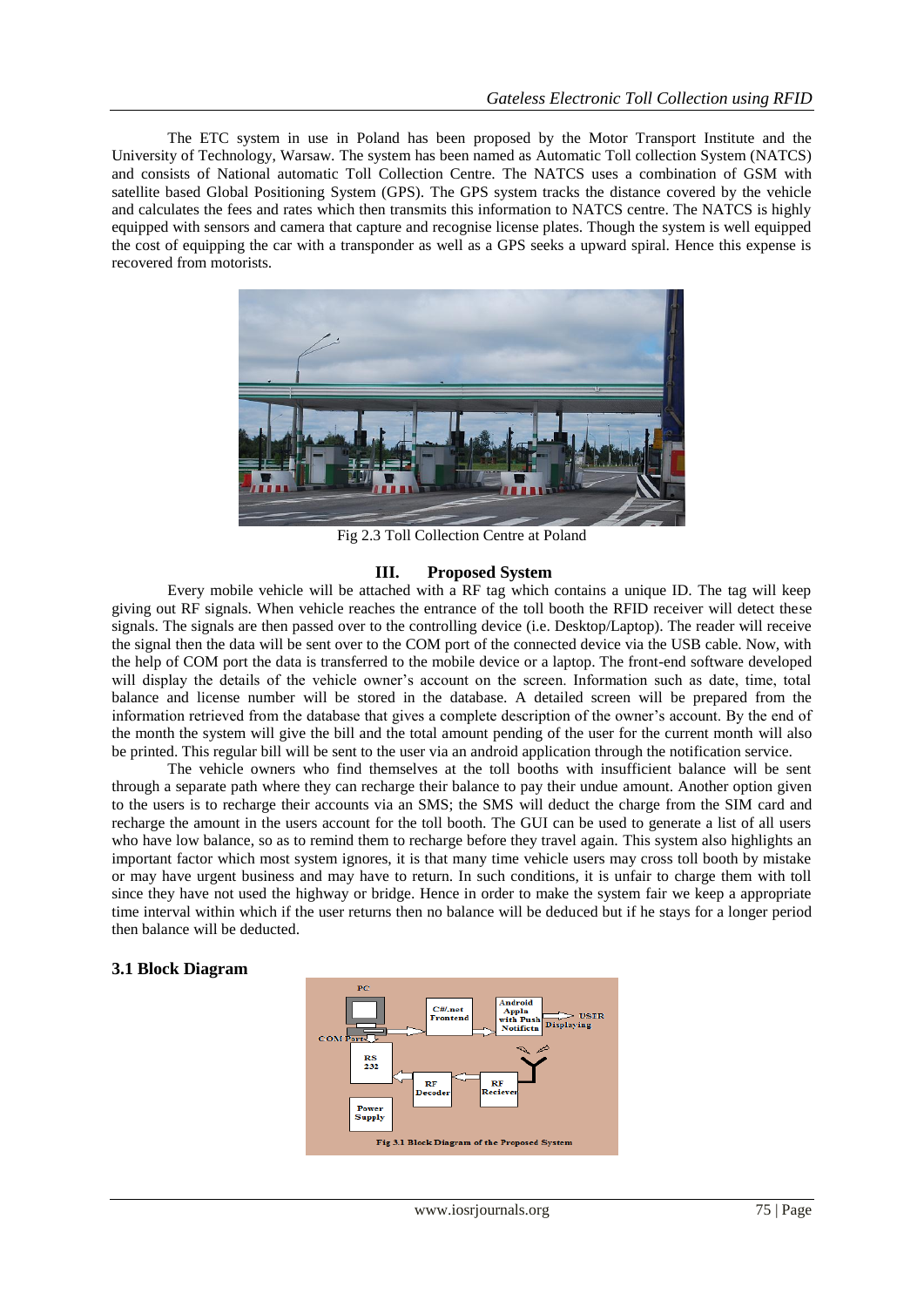## **3.2 Components in the RFID Toolkit**

The following are the components included in the RFID Toolkit which are necessary for the proper functioning of the system. They are as follows:

## **3.2.1 Power Supply**

The Power Supply will fulfil the power requirements of all the components attached in the Toolkit. It contains a transformer, filter and rectifier. The system uses 9-10V of Power Supply.

## **3.2.2 MAX 232**

This component is required to convert TTL (Time to Live) logic into RS232 logic and vice-versa. In TTL: logic 1 is +5V and logic 0 is 0V. In RS232: logic 1 is -10V and logic 0 is +10V. This unit provides an interface required for communication between microcontroller and RS232 based devices using serial communication port (COM). The MAX232 IC is dedicated for the logic conversion. The unit is also called as Logic Convertor/Level Convertor. The unit requires +5VDC for normal operation.

## **3.2.3 RF Encoder HT12E**

This unit is used for the encoding of 4-bit data before passing it in the communication channel. Essentially it creates a serial bit stream out of the parallel bits of input data. After that it transmits data stream to RF transmitter component. The unit requires  $+5V - 12V$  DC for it normal functioning. This unit decodes the 4bit data after retrieving it from the RF Receiver unit. It produces a parallel data from the serial input bit stream. It requires +5 to 12VDC for it normal functioning.

## **3.2.4 The RF Transmitter**

This unit plays an extremely crucial role. It handles the modulation (ASK, CF-434MHz) of the data or packet to be transmitted. After the data is modulated then it is transferred or sent over Air with the help of antennas. The baud rate is normally 1100 bps and the range would be around 80ft. The unit requires  $+5V - 12V$ DC for it normal functioning.

## **3.2.5 The RF Receiver**

This unit forms the core part of the system. It demodulates the signal after reception from air as the medium. This component is created with Amplifying unit, Filtering unit, Peak Detection, Sampler. The unit requires +5V DC for its normal functioning.

## **3.2.6 PC Serial Port Controlling**

Serial Communication Port (COM) of PC is also called as RS232 Port. The connector type is 9 and the pin used is D-Type Male connector. Basically we will use only pin no.2 (Rx), pin no.3 (Tx) and pin no.5 (GND) for all communication of the system. Using MSComm Control ActiveX - The MSComm control provides serial communications for our application by allowing the transmission and reception of data through a serial port. MSComm is used as a serial port software interface. MSComm provides us the software interface and insulates us from the functioning of the underlying hardware. Using System.IO.Ports Namespace – this is part of .net framework. This is an intrinsic way of serial port communication. In this namespace we use Serial Port Class. This class provides event-driven and synchronous I/O, access to pin and break states to access serial driver properties.

## **3.2.7 Database Manager**

A database management system (DBMS) consists of software that operates databases, access, and security, providing storage, backup and other facilities. Databases are designed to offer an organized mechanism for managing, storing and retrieving information. They do so through the help of tables. We can use any one of the following software technology for database management. MS Access 2007 allows us to manage our information in one database file. It is easy to use. It is portable and can be easily copied  $\&$  pasted to any other system and can run without installing the software. MS SQL Server 2000 – it is complex at installation part and easy to use. The database developed on it cannot be easily copied and paste on another system. In addition to this, it requires the software to be installed to use the database files.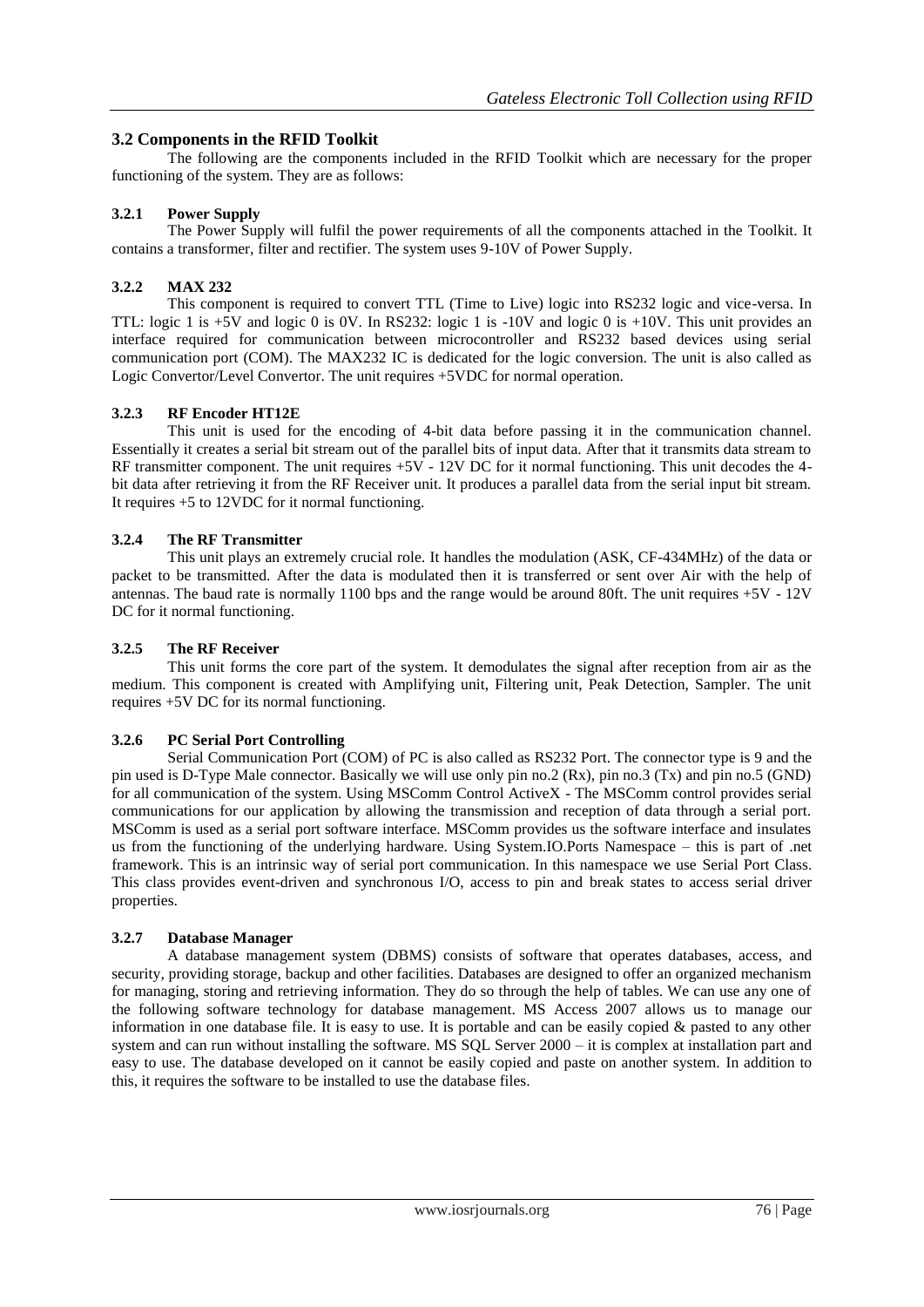

Fig 3.2 RFID Reader Module

Fig 3.2 shows the whole working model of the ETC system. Here, the vehicle owner enters the specific Radio frequency region i.e. the RF transmitter range (up to 80ft).The RF Receiver transmits demodulated signal from the newly activated passive tag on the vehicle. The vehicle is then recognised in the database system and the appropriate amount is deduced. If the vehicle owner is categorized as "defaulter" then either the owner can recharge his balance via an external module or pay that specific amount at the exit toll. An Acknowledgement notification is sent to the user via a push notification service.

#### **IV Technology & Programming Languages**

As microcontrollers form the core of these days digital circuit design in industry, this system uses it for the digital processing and centralized operations. The system makes use of embedded technology which is the future of today"s modern electronics. The followings are the various Programming Languages & Technologies that are going to be used in the proposed system.

For PC System:

- 1) VB.net 2010 Based Application Software,
- 2) Serial Communication Protocol,
- 3) SQL Based Database.

#### **4.1 Steps of Project Development and Methodology**

The following will be flow of steps to achieve the working Prototype Model of the above proposed system.

- 1) Defining the Task,
- 2) Understanding the Need & Usability in industry and market(Market Analysis),
- 3) Prepare a Block Diagram,
- 4) Deducing a Flowchart for the whole process,
- 5) Writing the Software Program,
- 6) Compilation & Burning,
- 7) Testing and Debugging,
- 8) Developing Data Flow Diagram,
- 9) Actual Implementation.
- 10) Finally Running the system and,
- 11) Documentation.

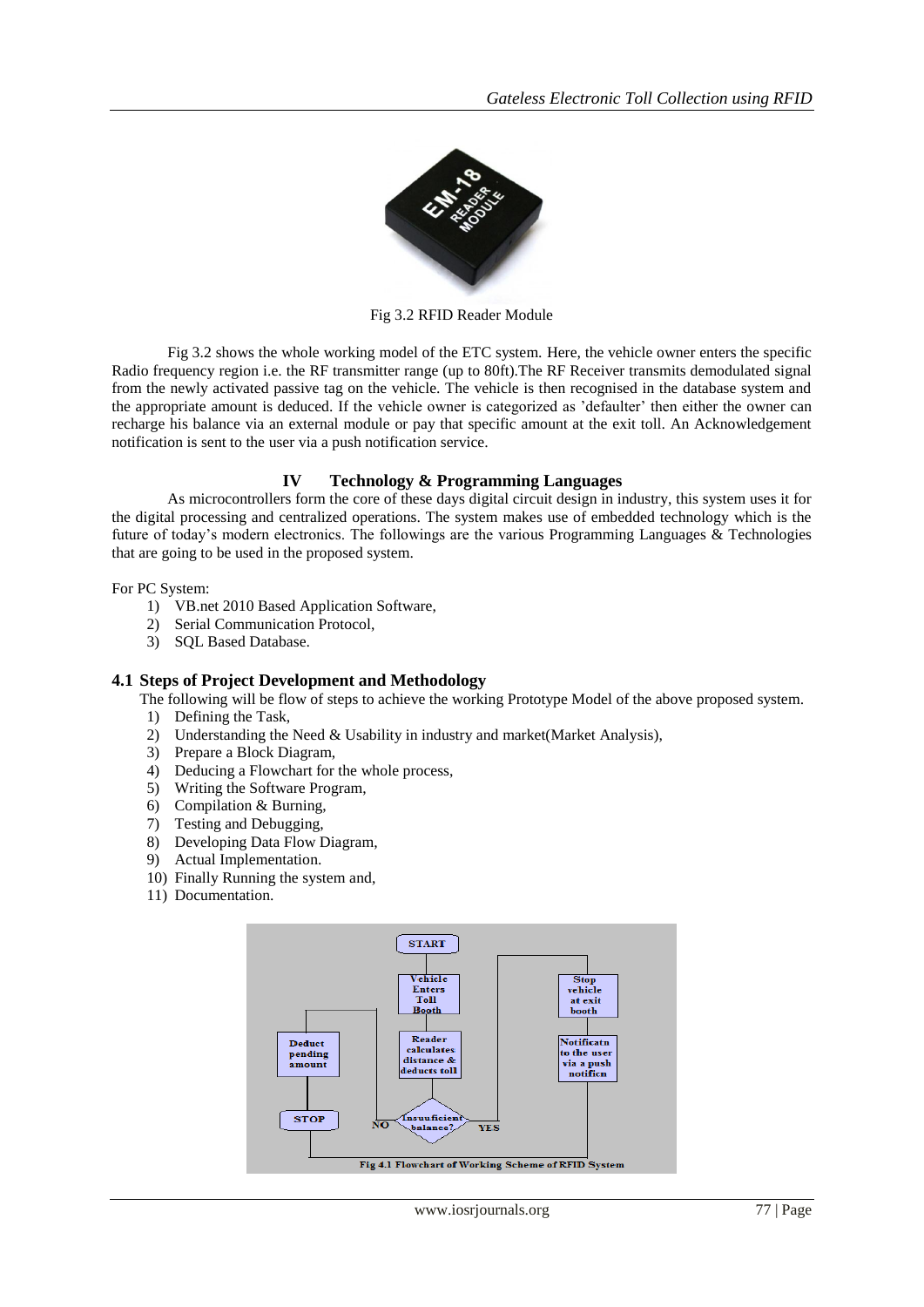In Fig 4, the Flowchart of the working scheme of RFID System is shown. The user first enters the Toll Booth, and then the RFID reader will read the tag attached to the car. It will look up in the database about the distance to be covered by the car to cross the bridge and deduct amount from the existing balance. If the users account has insufficient balance then there is a facility to recharge the account. Hence these cars will be side-lined where they can recharge their account and continue their journey. On recharging the account or when the balance is deducted the user is notified via a push notification.

## **4.2 GUI Design and Application**

## **4.2.1 Home Screen**



Fig 4.2 Home Screen of GUI application

In Fig 4.2, the home window of the GUI is shown. The GUI contains a basic animation of the working model alongside four tabs. The first tab is the "New Registration" tab wherein new vehicle registration are made and updated in the database. The second tab is the 'Generate Receipt' wherein a receipt is generated of the transaction. The third one is the details tab which displays the details of any particular vehicle. Lastly the 'Recharge' tab which is used to recharge the balance of that vehicle owner.



## Fig 4.3 Login Screen of GUI Application

In Fig 4.3 the Login window of the GUI is shown. The login screen contains two input boxes to input username and password respectively, this is used authenticate the user. After successful login the user will be able to view and operate the account (for e.g. View Receipt, Recharge, etc.).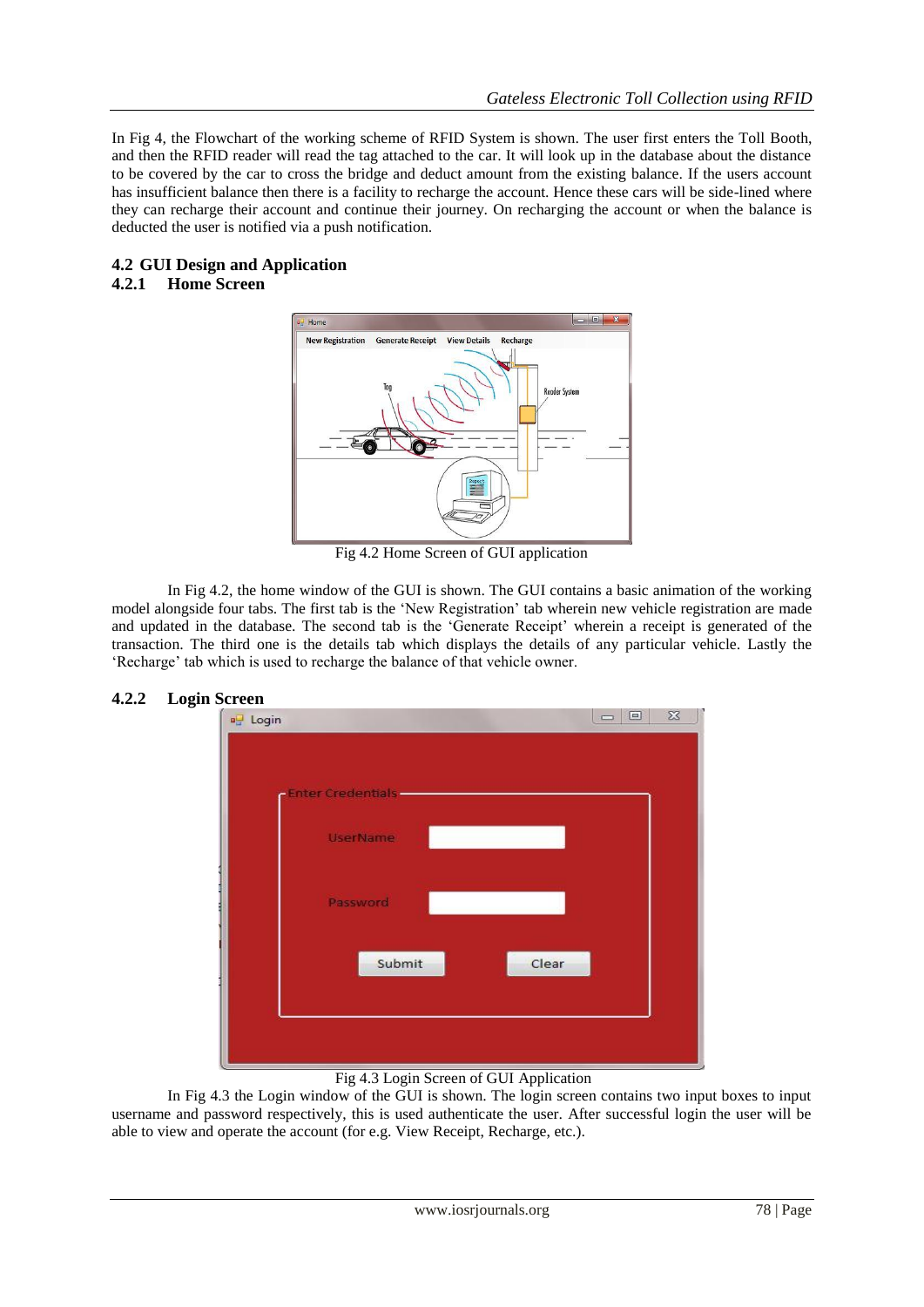## **4.2.3 Receipt Screen**



Fig 4.4 Receipt Screen of GUI Application

Fig 4.4 shows the Receipt window. The screen shows a Select COM Port input box which is used to select the COM port that is going to be used to connect the desktop/laptop with the RFID Toolkit. After selecting the port and clicking on Proceed button, the connected RFID reader will be configured and the RFID tag will be read and the information will automatically be fed in the Receipt portion of the screen. And the Tag ID will be visible in the second input box i.e. Please Show your Tag box.

# **BORDE** au Recharge **Select Your COM Po** Proceed Recharge

Fig 4.5 Recharge Screen of GUI Application

In Fig 4.5 the Recharge window is shown. The screen shows a COM port input box which is used to select the COM port that is going to be used to connect the desktop/laptop with the RFID Toolkit. After selecting the COM port the tag can be read. And the account can be recharged with the amount paid by the owner of the tag.

## **V. Scope and Applications**

The application of the proposed system go way over imagination once the system is implemented. Some of the closest things that can be seen happening are:

- 1) The vehicles are automatically identified by the system which can be used to track a vehicle.
- 2) The vehicles are automatically classified as a 2-wheeler, 4-wheeler or a heavy vehicle and toll amount is deducted accordingly.
- 3) The vehicles are tracked on road in real time so as to determine the traffic congestion at that road, and this information is used to guide other users to choose other route so as to reduce congestions.

## **4.2.4 Recharge Screen**